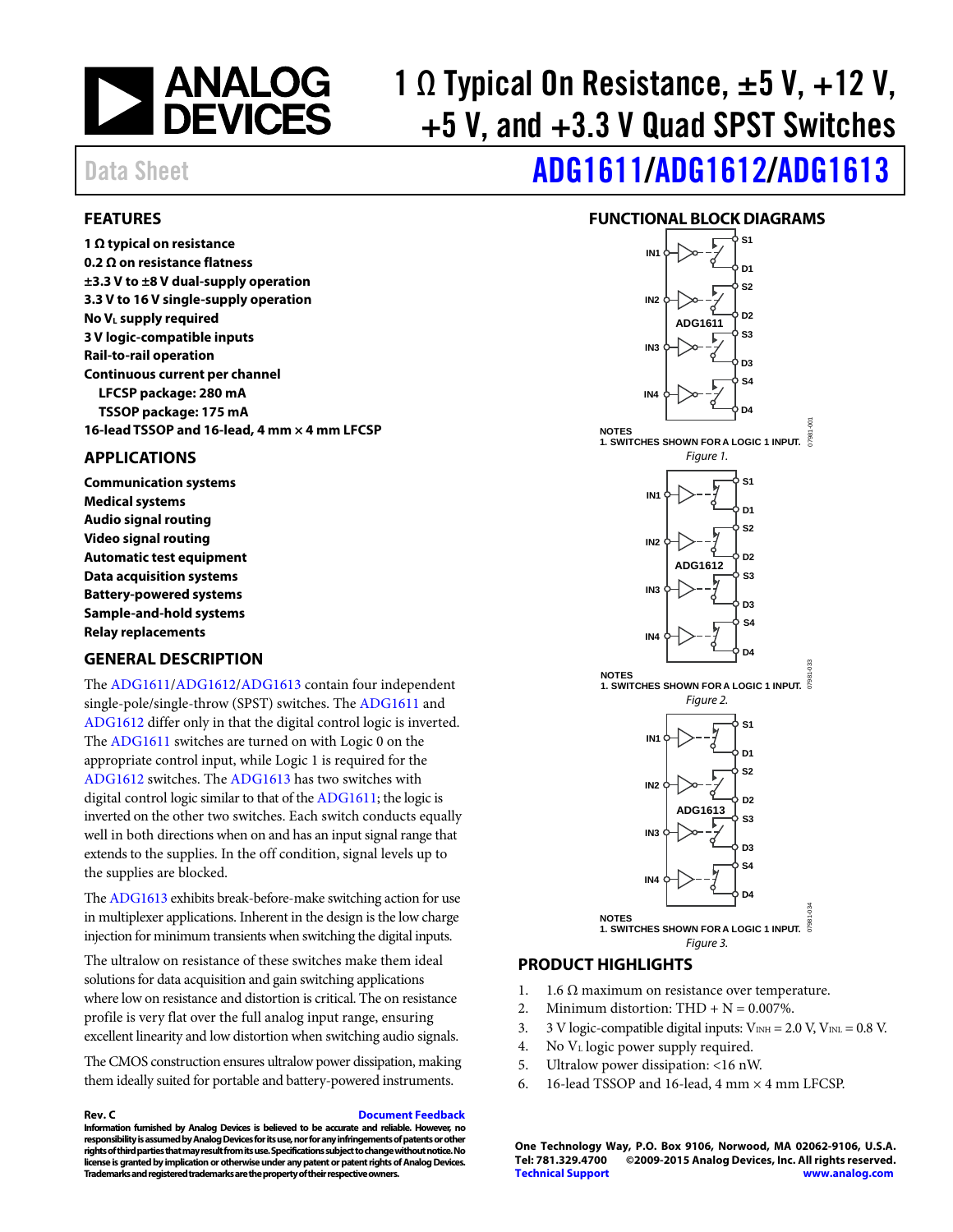### ADG1611/ADG1612/ADG1613

## **TABLE OF CONTENTS**

### <span id="page-1-0"></span>**REVISION HISTORY**

| $5/15$ —Rev. B to Rev. C |  |
|--------------------------|--|
|                          |  |
|                          |  |
|                          |  |

### $3/12$ –Rev. A to Rev. B

|--|--|--|

#### 8/09-Rev. 0 to Rev. A

| Changes to On Resistance $(R_{ON})$ Parameter, On Resistance Match         |  |
|----------------------------------------------------------------------------|--|
| Between Channels ( $\Delta R_{ON}$ ) Parameter, and On Resistance Flatness |  |
|                                                                            |  |
|                                                                            |  |
|                                                                            |  |

### 1/09-Revision 0: Initial Version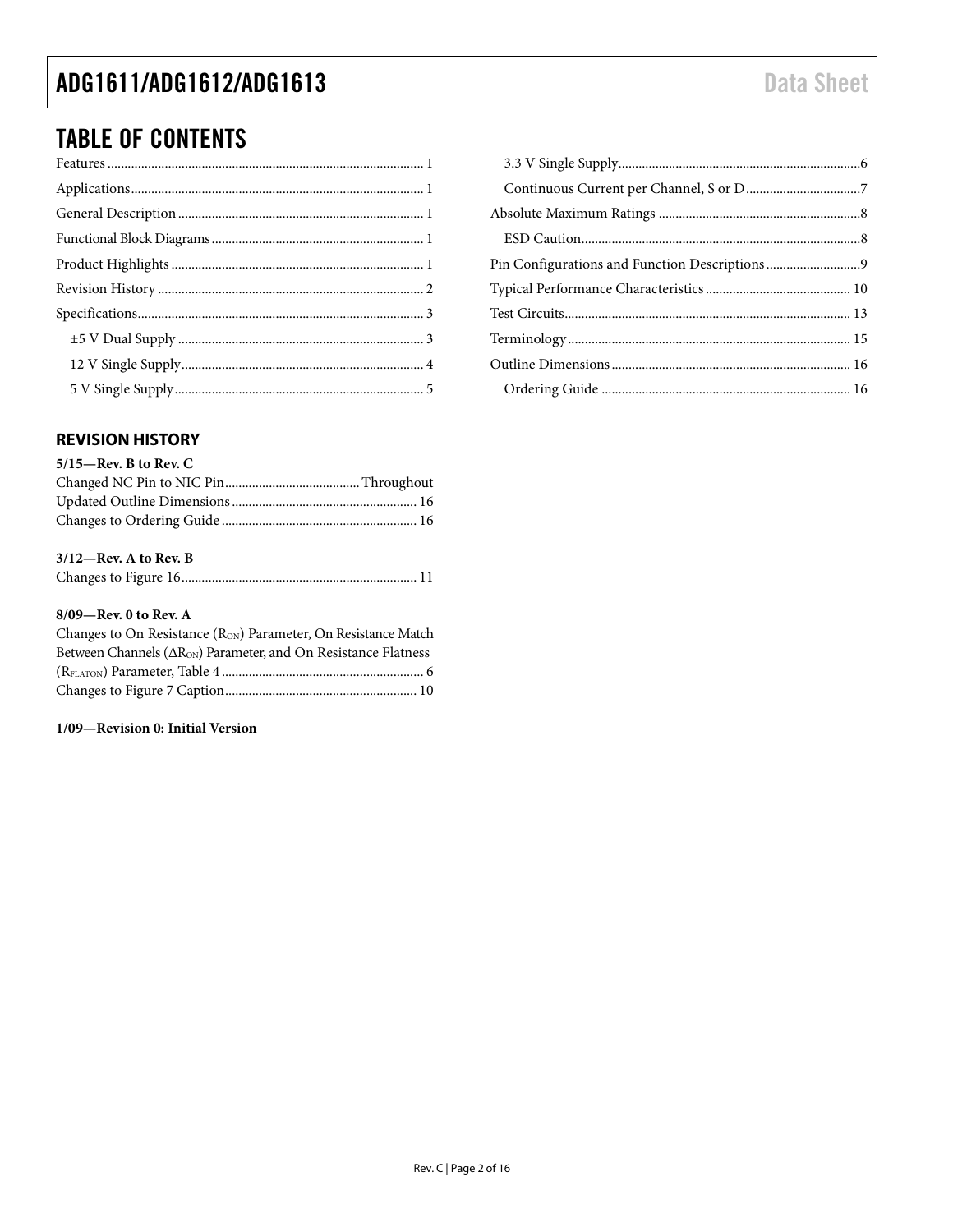### <span id="page-2-0"></span>**SPECIFICATIONS**

### <span id="page-2-1"></span>**±5 V DUAL SUPPLY**

 $V_{DD}$  = +5 V ± 10%,  $V_{SS}$  = -5 V ± 10%, GND = 0 V, unless otherwise noted.

#### **Table 1.**

|                                                          |                | $-40^{\circ}$ C to | $-40^{\circ}$ C to   |              |                                                                                 |
|----------------------------------------------------------|----------------|--------------------|----------------------|--------------|---------------------------------------------------------------------------------|
| <b>Parameter</b>                                         | $25^{\circ}$ C | $+85^{\circ}$ C    | $+125^{\circ}$ C     | Unit         | <b>Test Conditions/Comments</b>                                                 |
| <b>ANALOG SWITCH</b>                                     |                |                    |                      |              |                                                                                 |
| Analog Signal Range                                      |                |                    | $V_{DD}$ to $V_{SS}$ | V            |                                                                                 |
| On Resistance (RON)                                      | 1              |                    |                      | $\Omega$ typ | $V_s = \pm 4.5$ V, $I_s = -10$ mA; see Figure 24                                |
|                                                          | 1.2            | 1.4                | 1.6                  | $\Omega$ max | $V_{DD} = \pm 4.5$ V, $V_{SS} = \pm 4.5$ V                                      |
| On Resistance Match Between Channels ( $\Delta R_{ON}$ ) | 0.04           |                    |                      | $\Omega$ typ | $V_s = \pm 4.5$ V, $I_s = -10$ mA                                               |
|                                                          | 0.08           | 0.09               | 0.1                  | $\Omega$ max |                                                                                 |
| On Resistance Flatness (RFLAT(ON))                       | 0.2            |                    |                      | $\Omega$ typ | $V_s = \pm 4.5$ V, $I_s = -10$ mA                                               |
|                                                          | 0.25           | 0.29               | 0.34                 | $\Omega$ max |                                                                                 |
| <b>LEAKAGE CURRENTS</b>                                  |                |                    |                      |              | $V_{DD}$ = +5.5 V, V <sub>ss</sub> = -5.5 V                                     |
| Source Off Leakage, Is (Off)                             | ±0.1           |                    |                      | nA typ       | $V_s = \pm 4.5$ V, V <sub>D</sub> = $\mp 4.5$ V; see Figure 25                  |
|                                                          | ±0.3           | ±1                 | ±6                   | nA max       |                                                                                 |
| Drain Off Leakage, I <sub>D</sub> (Off)                  | ±0.1           |                    |                      | nA typ       |                                                                                 |
|                                                          |                |                    |                      |              | $V_s = \pm 4.5$ V, $V_D = \mp 4.5$ V; see Figure 25                             |
|                                                          | ±0.3           | ±1                 | ±6                   | nA max       |                                                                                 |
| Channel On Leakage, I <sub>D</sub> , I <sub>s</sub> (On) | ±0.2           |                    |                      | nA typ       | $V_s = V_D = \pm 4.5$ V; see Figure 26                                          |
|                                                          | ±0.4           | ±1.5               | ±10                  | nA max       |                                                                                 |
| <b>DIGITAL INPUTS</b>                                    |                |                    |                      |              |                                                                                 |
| Input High Voltage, VINH                                 |                |                    | 2.0                  | V min        |                                                                                 |
| Input Low Voltage, VINL                                  |                |                    | 0.8                  | V max        |                                                                                 |
| Input Current, INL or INH                                | $+0.005$       |                    | ±0.1                 | µA typ       | $V_{IN} = V_{GND}$ or $V_{DD}$                                                  |
|                                                          |                |                    | ±0.1                 | µA max       |                                                                                 |
| Digital Input Capacitance, CIN                           | 5              |                    |                      | pF typ       |                                                                                 |
| DYNAMIC CHARACTERISTICS <sup>1</sup>                     |                |                    |                      |              |                                                                                 |
| ton                                                      | 165            |                    |                      | ns typ       | $R_L = 300 \Omega$ , $C_L = 35 pF$                                              |
|                                                          | 212            | 253                | 285                  | ns max       | $V_s = 2.5 V$ ; see Figure 31                                                   |
| toff                                                     | 105            |                    |                      | ns typ       | $R_L = 300 \Omega$ , $C_L = 35 pF$                                              |
|                                                          | 137            | 150                | 159                  | ns max       | $V_s = 2.5 V$ ; see Figure 31                                                   |
| Break-Before-Make Time Delay, to (ADG1613 Only)          | 25             |                    |                      | ns typ       | $R_L = 300 \Omega$ , $C_L = 35 pF$                                              |
|                                                          |                |                    | 20                   | ns min       | $V_{S1} = V_{S2} = 2.5 V$ ; see Figure 32                                       |
| Charge Injection                                         | 140            |                    |                      | pC typ       | $V_s = 0$ V, R <sub>s</sub> = 0 $\Omega$ , C <sub>L</sub> = 1 nF; see Figure 33 |
| Off Isolation                                            | 70             |                    |                      | dB typ       | $R_L = 50 \Omega$ , $C_L = 5 pF$ , f = 1 MHz;                                   |
|                                                          |                |                    |                      |              | see Figure 27                                                                   |
| <b>Channel-to-Channel Crosstalk</b>                      | 110            |                    |                      | dB typ       | $R_L = 50 \Omega$ , $C_L = 5 pF$ , $f = 1 MHz$ ;<br>see Figure 28               |
| Total Harmonic Distortion + Noise (THD + N)              | 0.007          |                    |                      | % typ        | $R_L = 110 \Omega$ , 5 V p-p, f = 20 Hz to 20 kHz;<br>see Figure 30             |
| -3 dB Bandwidth                                          | 42             |                    |                      | MHz typ      | $R_L$ = 50 $\Omega$ , C <sub>L</sub> = 5 pF; see Figure 29                      |
| $C_S$ (Off)                                              | 63             |                    |                      | pF typ       | $V_S = 0 V, f = 1 MHz$                                                          |
| $C_D$ (Off)                                              | 63             |                    |                      | pF typ       | $V_s = 0 V, f = 1 MHz$                                                          |
| $C_D$ , $C_S$ (On)                                       | 154            |                    |                      | pF typ       | $V_S = 0 V, f = 1 MHz$                                                          |
| POWER REQUIREMENTS                                       |                |                    |                      |              | $V_{DD}$ = +5.5 V, V <sub>ss</sub> = -5.5 V                                     |
| $I_{DD}$                                                 | 0.001          |                    |                      | µA typ       | Digital inputs = $0V$ or $V_{DD}$                                               |
|                                                          |                |                    | 1.0                  | µA max       |                                                                                 |
| $V_{DD}/V_{SS}$                                          |                |                    | $\pm 3.3/\pm 8$      | V min/max    |                                                                                 |
|                                                          |                |                    |                      |              |                                                                                 |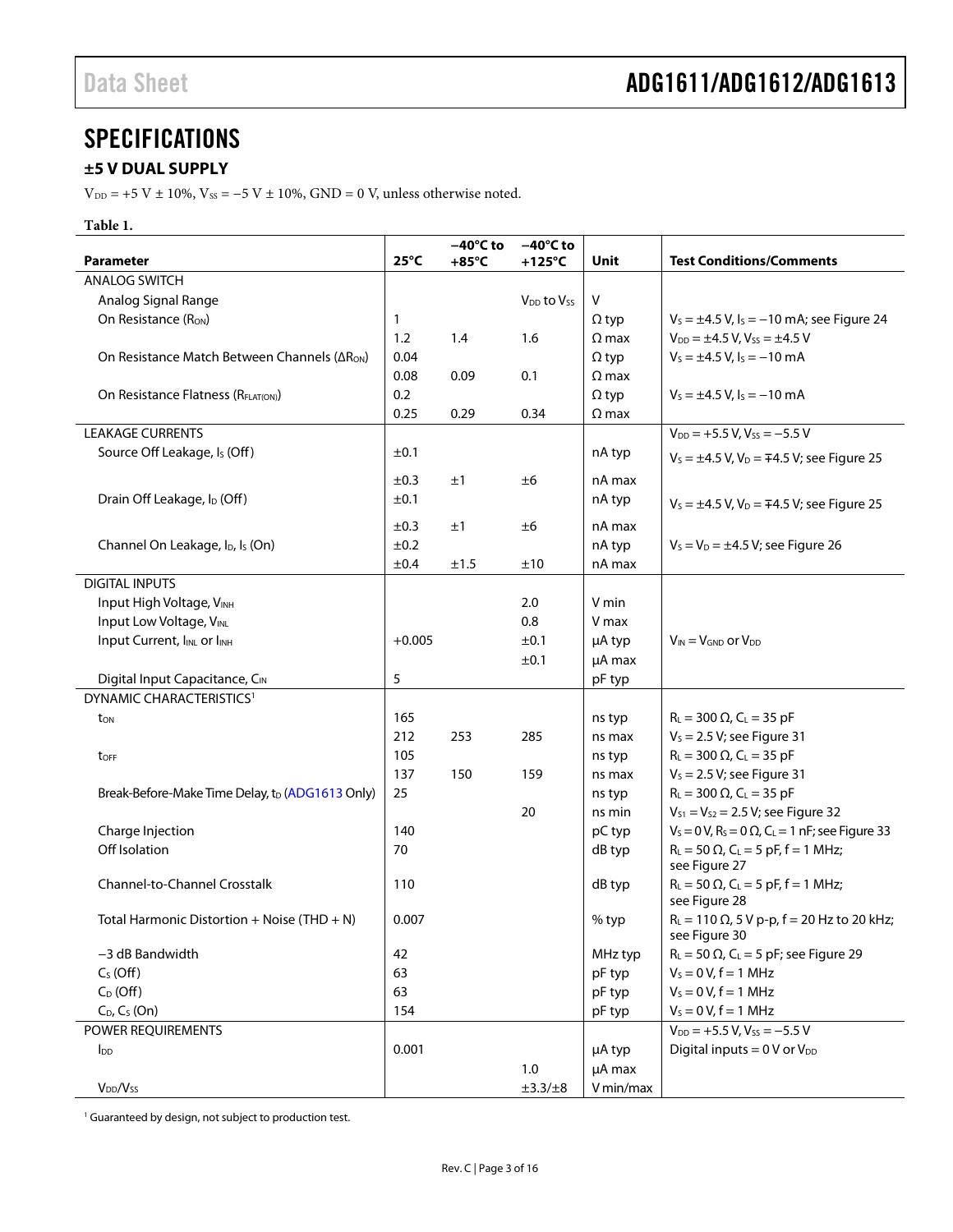### <span id="page-3-0"></span>**12 V SINGLE SUPPLY**

 $V_{DD} = 12$  V  $\pm$  10%,  $V_{SS} = 0$  V, GND = 0 V, unless otherwise noted.

### **Table 2.**

|                                                          |                | $-40^{\circ}$ C to | $-40^{\circ}$ C to |              |                                                                                  |
|----------------------------------------------------------|----------------|--------------------|--------------------|--------------|----------------------------------------------------------------------------------|
| Parameter                                                | $25^{\circ}$ C | $+85^{\circ}$ C    | $+125^{\circ}$ C   | Unit         | <b>Test Conditions/Comments</b>                                                  |
| <b>ANALOG SWITCH</b>                                     |                |                    |                    |              |                                                                                  |
| Analog Signal Range                                      |                |                    | $0V$ to $V_{DD}$   | $\vee$       |                                                                                  |
| On Resistance (R <sub>ON</sub> )                         | 0.95           |                    |                    | $\Omega$ typ | $V_s = 0$ V to 10 V, $I_s = -10$ mA; see Figure 24                               |
|                                                          | 1.1            | 1.25               | 1.45               | $\Omega$ max | $V_{DD} = 10.8 V, V_{SS} = 0 V$                                                  |
| On Resistance Match Between Channels (ΔR <sub>ON</sub> ) | 0.03           |                    |                    | $\Omega$ typ | $V_s = 0 V$ to 10 V, $I_s = -10$ mA                                              |
|                                                          | 0.06           | 0.7                | 0.08               | $\Omega$ max |                                                                                  |
| On Resistance Flatness (R <sub>FLATION</sub> )           | 0.2            |                    |                    | $\Omega$ typ | $V_s = 0 V$ to 10 V, $I_s = -10$ mA                                              |
|                                                          | 0.23           | 0.27               | 0.32               | $\Omega$ max |                                                                                  |
| <b>LEAKAGE CURRENTS</b>                                  |                |                    |                    |              | $V_{DD} = 13.2 V, V_{SS} = 0 V$                                                  |
| Source Off Leakage, I <sub>s</sub> (Off)                 | ±0.1           |                    |                    | nA typ       | $V_s = 1 V/10 V, V_s = 10 V/1 V$ , see Figure 25                                 |
|                                                          | ±0.3           | ±1                 | ±6                 | nA max       |                                                                                  |
| Drain Off Leakage, I <sub>D</sub> (Off)                  | ±0.1           |                    |                    | nA typ       | $V_s = 1 \text{ V}/10 \text{ V}, V_s = 10 \text{ V}/1 \text{ V}$ see Figure 25   |
|                                                          | ±0.3           | ±1                 | ±6                 | nA max       |                                                                                  |
| Channel On Leakage, I <sub>D</sub> , I <sub>s</sub> (On) | ±0.2           |                    |                    | nA typ       | $V_S = V_D = 1$ V or 10 V; see Figure 26                                         |
|                                                          | ±0.4           | ±1.5               | ±10                | nA max       |                                                                                  |
| <b>DIGITAL INPUTS</b>                                    |                |                    |                    |              |                                                                                  |
| Input High Voltage, VINH                                 |                |                    | 2.0                | V min        |                                                                                  |
| Input Low Voltage, VINL                                  |                |                    | 0.8                | V max        |                                                                                  |
| Input Current, IINL or IINH                              | 0.001          |                    |                    | µA typ       | $V_{IN} = V_{GND}$ or $V_{DD}$                                                   |
|                                                          |                |                    | ±0.1               | µA max       |                                                                                  |
| Digital Input Capacitance, CIN                           | 5              |                    |                    | pF typ       |                                                                                  |
| DYNAMIC CHARACTERISTICS <sup>1</sup>                     |                |                    |                    |              |                                                                                  |
| t <sub>on</sub>                                          | 125            |                    |                    | ns typ       | $R_L = 300 \Omega$ , C <sub>L</sub> = 35 pF                                      |
|                                                          | 156            | 190                | 215                | ns max       | $V_s = 8 V$ ; see Figure 31                                                      |
| toff                                                     | 75             |                    |                    | ns typ       | $R_L = 300 \Omega$ , $C_L = 35 pF$                                               |
|                                                          | 87             | 93                 | 99                 | ns max       | $V_s = 8 V$ ; see Figure 31                                                      |
| Break-Before-Make Time Delay, tp (ADG1613                | 35             |                    |                    | ns typ       | $R_L = 300 \Omega$ , $C_L = 35 pF$                                               |
| Only)                                                    |                |                    |                    |              |                                                                                  |
|                                                          |                |                    | 30                 | ns min       | $V_{S1} = V_{S2} = 8 V$ ; see Figure 32                                          |
| Charge Injection                                         | 170            |                    |                    | pC typ       | $V_s = 6 V$ , R <sub>s</sub> = 0 $\Omega$ , C <sub>L</sub> = 1 nF; see Figure 33 |
| Off Isolation                                            | 70             |                    |                    | dB typ       | $R_L$ = 50 $\Omega$ , C <sub>L</sub> = 5 pF, f = 1 MHz; see Figure 27            |
| Channel-to-Channel Crosstalk                             | 110            |                    |                    | dB typ       | $R_L$ = 50 $\Omega$ , C <sub>L</sub> = 5 pF, f = 1 MHz; see Figure 28            |
| Total Harmonic Distortion + Noise                        | 0.012          |                    |                    | % typ        | $R_L = 110 \Omega$ , 5 V p-p, f = 20 Hz to 20 kHz;<br>see Figure 30              |
| -3 dB Bandwidth                                          | 38             |                    |                    | MHz typ      | $R_L = 50 \Omega$ , C <sub>L</sub> = 5 pF; see Figure 29                         |
| $C_S(Off)$                                               | 60             |                    |                    | pF typ       | $V_s = 6 V, f = 1 MHz$                                                           |
| $C_D$ (Off)                                              | 60             |                    |                    | pF typ       | $V_s = 6 V, f = 1 MHz$                                                           |
| $C_D$ , $C_S$ (On)                                       | 154            |                    |                    | pF typ       | $V_s = 6 V, f = 1 MHz$                                                           |
| POWER REQUIREMENTS                                       |                |                    |                    |              | $V_{DD} = 12 V$                                                                  |
| <b>l</b> <sub>DD</sub>                                   | 0.001          |                    |                    | µA typ       | Digital inputs = $0V$ or $V_{DD}$                                                |
|                                                          |                |                    | 1                  | µA max       |                                                                                  |
| $I_{DD}$                                                 | 320            |                    |                    | µA typ       | Digital inputs = $5V$                                                            |
|                                                          |                |                    | 480                | µA max       |                                                                                  |
| $V_{DD}$                                                 |                |                    | 3.3/16             | V min/max    |                                                                                  |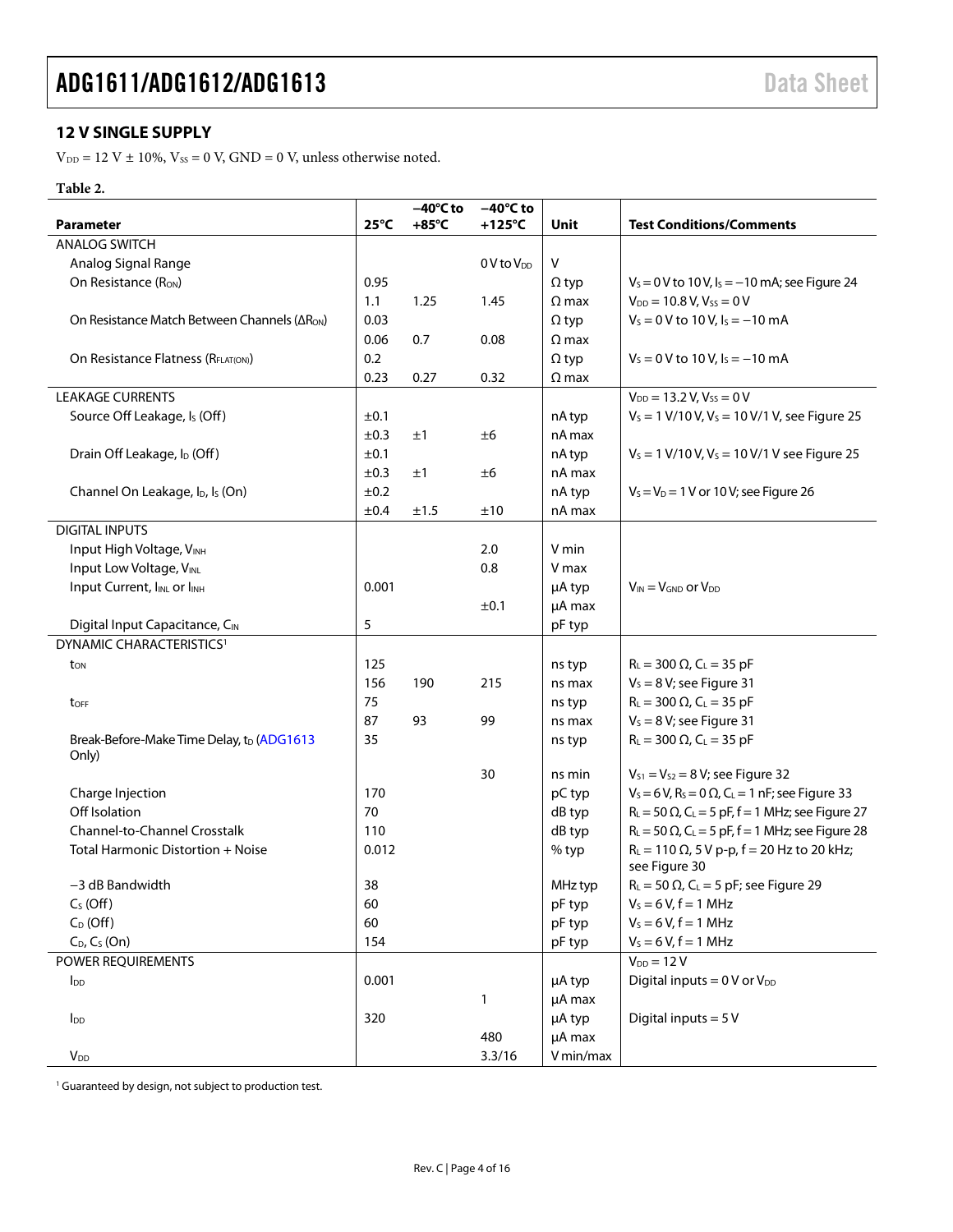### <span id="page-4-0"></span>**5 V SINGLE SUPPLY**

 $V_{DD} = 5$  V  $\pm$  10%,  $V_{SS} = 0$  V, GND = 0 V, unless otherwise noted.

### **Table 3.**

| $25^{\circ}$ C<br>$+85^{\circ}$ C<br>125°C<br><b>Test Conditions/Comments</b><br><b>Parameter</b><br>Unit<br><b>ANALOG SWITCH</b><br>V<br>Analog Signal Range<br>$0V$ to $V_{DD}$<br>$V_s = 0$ V to 4.5 V, $I_s = -10$ mA; see Figure 24<br>On Resistance (R <sub>ON</sub> )<br>1.7<br>$\Omega$ typ<br>2.15<br>2.4<br>2.7<br>$\Omega$ max<br>$V_{DD} = 4.5 V, V_{SS} = 0 V$<br>$V_s = 0$ V to 4.5 V, $I_s = -10$ mA<br>On Resistance Match Between Channels ( $\Delta R_{ON}$ )<br>0.05<br>$\Omega$ typ<br>0.09<br>0.12<br>0.15<br>$\Omega$ max<br>0.4<br>On Resistance Flatness (RFLAT(ON))<br>$V_s = 0$ V to 4.5 V, $I_s = -10$ mA<br>$\Omega$ typ<br>0.53<br>0.55<br>0.6<br>$\Omega$ max<br><b>LEAKAGE CURRENTS</b><br>$V_{DD} = 5.5 V, V_{SS} = 0 V$<br>Source Off Leakage, I <sub>s</sub> (Off)<br>±0.05<br>$V_s = 1 V/4.5 V, V_D = 4.5 V/1 V;$ see Figure 25<br>nA typ<br>±0.3<br>nA max<br>±1<br>±6<br>Drain Off Leakage, I <sub>D</sub> (Off)<br>±0.05<br>$V_s$ = 1 V/4.5 V, V <sub>D</sub> = 4.5 V/1 V; see Figure 25<br>nA typ<br>±0.3<br>nA max<br>±1<br>±6<br>±0.15<br>nA typ<br>$V_s = V_D = 1$ V or 4.5 V; see Figure 26<br>Channel On Leakage, I <sub>D</sub> , I <sub>s</sub> (On)<br>±0.4<br>±1.5<br>±10<br>nA max<br><b>DIGITAL INPUTS</b><br>Input High Voltage, VINH<br>2.0<br>V min<br>Input Low Voltage, VINL<br>0.8<br>V max<br>Input Current, IINL or IINH<br>0.001<br>µA typ<br>$V_{IN} = V_{GND}$ or $V_{DD}$<br>±0.1<br>µA max<br>5<br>Digital Input Capacitance, CIN<br>pF typ<br>DYNAMIC CHARACTERISTICS <sup>1</sup><br>215 |
|-----------------------------------------------------------------------------------------------------------------------------------------------------------------------------------------------------------------------------------------------------------------------------------------------------------------------------------------------------------------------------------------------------------------------------------------------------------------------------------------------------------------------------------------------------------------------------------------------------------------------------------------------------------------------------------------------------------------------------------------------------------------------------------------------------------------------------------------------------------------------------------------------------------------------------------------------------------------------------------------------------------------------------------------------------------------------------------------------------------------------------------------------------------------------------------------------------------------------------------------------------------------------------------------------------------------------------------------------------------------------------------------------------------------------------------------------------------------------------------------------------------------------------------------------------------|
|                                                                                                                                                                                                                                                                                                                                                                                                                                                                                                                                                                                                                                                                                                                                                                                                                                                                                                                                                                                                                                                                                                                                                                                                                                                                                                                                                                                                                                                                                                                                                           |
|                                                                                                                                                                                                                                                                                                                                                                                                                                                                                                                                                                                                                                                                                                                                                                                                                                                                                                                                                                                                                                                                                                                                                                                                                                                                                                                                                                                                                                                                                                                                                           |
|                                                                                                                                                                                                                                                                                                                                                                                                                                                                                                                                                                                                                                                                                                                                                                                                                                                                                                                                                                                                                                                                                                                                                                                                                                                                                                                                                                                                                                                                                                                                                           |
|                                                                                                                                                                                                                                                                                                                                                                                                                                                                                                                                                                                                                                                                                                                                                                                                                                                                                                                                                                                                                                                                                                                                                                                                                                                                                                                                                                                                                                                                                                                                                           |
|                                                                                                                                                                                                                                                                                                                                                                                                                                                                                                                                                                                                                                                                                                                                                                                                                                                                                                                                                                                                                                                                                                                                                                                                                                                                                                                                                                                                                                                                                                                                                           |
|                                                                                                                                                                                                                                                                                                                                                                                                                                                                                                                                                                                                                                                                                                                                                                                                                                                                                                                                                                                                                                                                                                                                                                                                                                                                                                                                                                                                                                                                                                                                                           |
|                                                                                                                                                                                                                                                                                                                                                                                                                                                                                                                                                                                                                                                                                                                                                                                                                                                                                                                                                                                                                                                                                                                                                                                                                                                                                                                                                                                                                                                                                                                                                           |
|                                                                                                                                                                                                                                                                                                                                                                                                                                                                                                                                                                                                                                                                                                                                                                                                                                                                                                                                                                                                                                                                                                                                                                                                                                                                                                                                                                                                                                                                                                                                                           |
|                                                                                                                                                                                                                                                                                                                                                                                                                                                                                                                                                                                                                                                                                                                                                                                                                                                                                                                                                                                                                                                                                                                                                                                                                                                                                                                                                                                                                                                                                                                                                           |
|                                                                                                                                                                                                                                                                                                                                                                                                                                                                                                                                                                                                                                                                                                                                                                                                                                                                                                                                                                                                                                                                                                                                                                                                                                                                                                                                                                                                                                                                                                                                                           |
|                                                                                                                                                                                                                                                                                                                                                                                                                                                                                                                                                                                                                                                                                                                                                                                                                                                                                                                                                                                                                                                                                                                                                                                                                                                                                                                                                                                                                                                                                                                                                           |
|                                                                                                                                                                                                                                                                                                                                                                                                                                                                                                                                                                                                                                                                                                                                                                                                                                                                                                                                                                                                                                                                                                                                                                                                                                                                                                                                                                                                                                                                                                                                                           |
|                                                                                                                                                                                                                                                                                                                                                                                                                                                                                                                                                                                                                                                                                                                                                                                                                                                                                                                                                                                                                                                                                                                                                                                                                                                                                                                                                                                                                                                                                                                                                           |
|                                                                                                                                                                                                                                                                                                                                                                                                                                                                                                                                                                                                                                                                                                                                                                                                                                                                                                                                                                                                                                                                                                                                                                                                                                                                                                                                                                                                                                                                                                                                                           |
|                                                                                                                                                                                                                                                                                                                                                                                                                                                                                                                                                                                                                                                                                                                                                                                                                                                                                                                                                                                                                                                                                                                                                                                                                                                                                                                                                                                                                                                                                                                                                           |
|                                                                                                                                                                                                                                                                                                                                                                                                                                                                                                                                                                                                                                                                                                                                                                                                                                                                                                                                                                                                                                                                                                                                                                                                                                                                                                                                                                                                                                                                                                                                                           |
|                                                                                                                                                                                                                                                                                                                                                                                                                                                                                                                                                                                                                                                                                                                                                                                                                                                                                                                                                                                                                                                                                                                                                                                                                                                                                                                                                                                                                                                                                                                                                           |
|                                                                                                                                                                                                                                                                                                                                                                                                                                                                                                                                                                                                                                                                                                                                                                                                                                                                                                                                                                                                                                                                                                                                                                                                                                                                                                                                                                                                                                                                                                                                                           |
|                                                                                                                                                                                                                                                                                                                                                                                                                                                                                                                                                                                                                                                                                                                                                                                                                                                                                                                                                                                                                                                                                                                                                                                                                                                                                                                                                                                                                                                                                                                                                           |
|                                                                                                                                                                                                                                                                                                                                                                                                                                                                                                                                                                                                                                                                                                                                                                                                                                                                                                                                                                                                                                                                                                                                                                                                                                                                                                                                                                                                                                                                                                                                                           |
|                                                                                                                                                                                                                                                                                                                                                                                                                                                                                                                                                                                                                                                                                                                                                                                                                                                                                                                                                                                                                                                                                                                                                                                                                                                                                                                                                                                                                                                                                                                                                           |
|                                                                                                                                                                                                                                                                                                                                                                                                                                                                                                                                                                                                                                                                                                                                                                                                                                                                                                                                                                                                                                                                                                                                                                                                                                                                                                                                                                                                                                                                                                                                                           |
|                                                                                                                                                                                                                                                                                                                                                                                                                                                                                                                                                                                                                                                                                                                                                                                                                                                                                                                                                                                                                                                                                                                                                                                                                                                                                                                                                                                                                                                                                                                                                           |
| $R_L = 300 \Omega$ , $C_L = 35 pF$<br>ns typ<br>t <sub>on</sub>                                                                                                                                                                                                                                                                                                                                                                                                                                                                                                                                                                                                                                                                                                                                                                                                                                                                                                                                                                                                                                                                                                                                                                                                                                                                                                                                                                                                                                                                                           |
| 279<br>$V_s = 2.5 V$ ; see Figure 31<br>334<br>376<br>ns max                                                                                                                                                                                                                                                                                                                                                                                                                                                                                                                                                                                                                                                                                                                                                                                                                                                                                                                                                                                                                                                                                                                                                                                                                                                                                                                                                                                                                                                                                              |
| 115<br>$R_L = 300 \Omega$ , $C_L = 35 pF$<br>ns typ<br>toff                                                                                                                                                                                                                                                                                                                                                                                                                                                                                                                                                                                                                                                                                                                                                                                                                                                                                                                                                                                                                                                                                                                                                                                                                                                                                                                                                                                                                                                                                               |
| $V_s = 2.5 V$ ; see Figure 31<br>150<br>169<br>180<br>ns max                                                                                                                                                                                                                                                                                                                                                                                                                                                                                                                                                                                                                                                                                                                                                                                                                                                                                                                                                                                                                                                                                                                                                                                                                                                                                                                                                                                                                                                                                              |
| $R_L = 300 \Omega$ , $C_L = 35 pF$<br>Break-Before-Make Time Delay, to (ADG1613 Only)<br>35<br>ns typ                                                                                                                                                                                                                                                                                                                                                                                                                                                                                                                                                                                                                                                                                                                                                                                                                                                                                                                                                                                                                                                                                                                                                                                                                                                                                                                                                                                                                                                     |
| $V_{S1} = V_{S2} = 2.5 V$ ; see Figure 32<br>25<br>ns min                                                                                                                                                                                                                                                                                                                                                                                                                                                                                                                                                                                                                                                                                                                                                                                                                                                                                                                                                                                                                                                                                                                                                                                                                                                                                                                                                                                                                                                                                                 |
| $V_s = 0 V$ , R <sub>s</sub> = 0 $\Omega$ , C <sub>L</sub> = 1 nF; see Figure 33<br>Charge Injection<br>80<br>pC typ                                                                                                                                                                                                                                                                                                                                                                                                                                                                                                                                                                                                                                                                                                                                                                                                                                                                                                                                                                                                                                                                                                                                                                                                                                                                                                                                                                                                                                      |
| Off Isolation<br>$R_L = 50 \Omega$ , C <sub>L</sub> = 5 pF, f = 100 kHz;<br>70<br>dB typ                                                                                                                                                                                                                                                                                                                                                                                                                                                                                                                                                                                                                                                                                                                                                                                                                                                                                                                                                                                                                                                                                                                                                                                                                                                                                                                                                                                                                                                                  |
| see Figure 27                                                                                                                                                                                                                                                                                                                                                                                                                                                                                                                                                                                                                                                                                                                                                                                                                                                                                                                                                                                                                                                                                                                                                                                                                                                                                                                                                                                                                                                                                                                                             |
| Channel-to-Channel Crosstalk<br>$R_L = 50 \Omega$ , C <sub>L</sub> = 5 pF, f = 100 kHz;<br>110<br>dB typ<br>see Figure 28                                                                                                                                                                                                                                                                                                                                                                                                                                                                                                                                                                                                                                                                                                                                                                                                                                                                                                                                                                                                                                                                                                                                                                                                                                                                                                                                                                                                                                 |
| $R_L = 110 \Omega$ , f = 20 Hz to 20 kHz,<br>Total Harmonic Distortion + Noise<br>0.093<br>% typ<br>$V_s = 3.5 V p-p$ ; see Figure 30                                                                                                                                                                                                                                                                                                                                                                                                                                                                                                                                                                                                                                                                                                                                                                                                                                                                                                                                                                                                                                                                                                                                                                                                                                                                                                                                                                                                                     |
| $R_L$ = 50 $\Omega$ , C <sub>L</sub> = 5 pF; see Figure 29<br>-3 dB Bandwidth<br>MHz typ<br>42                                                                                                                                                                                                                                                                                                                                                                                                                                                                                                                                                                                                                                                                                                                                                                                                                                                                                                                                                                                                                                                                                                                                                                                                                                                                                                                                                                                                                                                            |
| $V_s = 2.5 V, f = 1 MHz$<br>$CS$ (Off)<br>72<br>pF typ                                                                                                                                                                                                                                                                                                                                                                                                                                                                                                                                                                                                                                                                                                                                                                                                                                                                                                                                                                                                                                                                                                                                                                                                                                                                                                                                                                                                                                                                                                    |
| $C_D$ (Off)<br>72<br>pF typ<br>$V_s = 2.5 V, f = 1 MHz$                                                                                                                                                                                                                                                                                                                                                                                                                                                                                                                                                                                                                                                                                                                                                                                                                                                                                                                                                                                                                                                                                                                                                                                                                                                                                                                                                                                                                                                                                                   |
| $C_D$ , $C_S$ (On)<br>160<br>$V_s = 2.5 V, f = 1 MHz$<br>pF typ                                                                                                                                                                                                                                                                                                                                                                                                                                                                                                                                                                                                                                                                                                                                                                                                                                                                                                                                                                                                                                                                                                                                                                                                                                                                                                                                                                                                                                                                                           |
| $V_{DD} = 5.5 V$<br>POWER REQUIREMENTS                                                                                                                                                                                                                                                                                                                                                                                                                                                                                                                                                                                                                                                                                                                                                                                                                                                                                                                                                                                                                                                                                                                                                                                                                                                                                                                                                                                                                                                                                                                    |
| 0.001<br>Digital inputs = $0$ V or $V_{DD}$<br>µA typ<br>$I_{DD}$                                                                                                                                                                                                                                                                                                                                                                                                                                                                                                                                                                                                                                                                                                                                                                                                                                                                                                                                                                                                                                                                                                                                                                                                                                                                                                                                                                                                                                                                                         |
| µA max<br>1                                                                                                                                                                                                                                                                                                                                                                                                                                                                                                                                                                                                                                                                                                                                                                                                                                                                                                                                                                                                                                                                                                                                                                                                                                                                                                                                                                                                                                                                                                                                               |
| 3.3/16<br>V min/max<br>$V_{DD}$                                                                                                                                                                                                                                                                                                                                                                                                                                                                                                                                                                                                                                                                                                                                                                                                                                                                                                                                                                                                                                                                                                                                                                                                                                                                                                                                                                                                                                                                                                                           |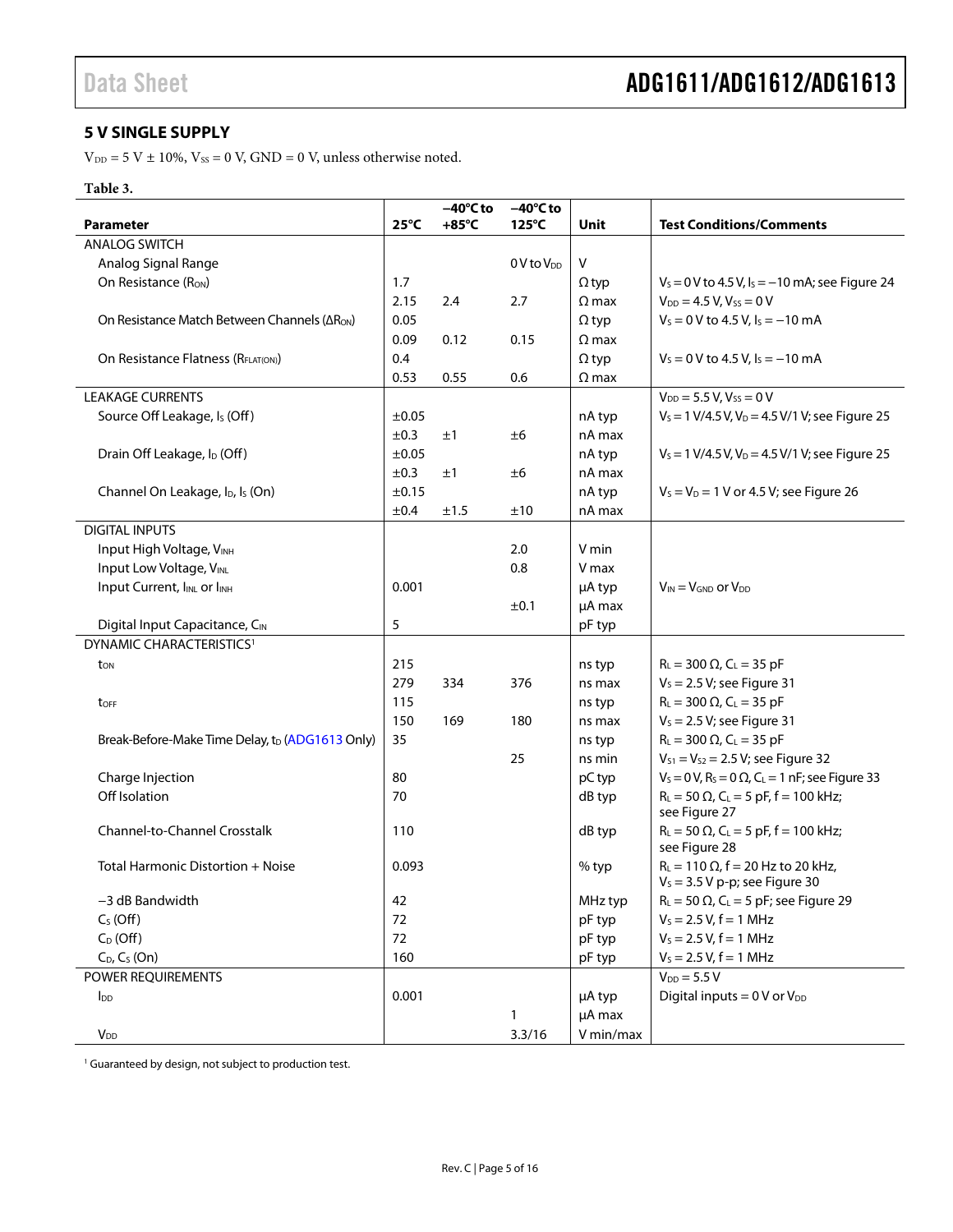### <span id="page-5-0"></span>**3.3 V SINGLE SUPPLY**

 $V_{DD} = 3.3$  V,  $V_{SS} = 0$  V,  $GND = 0$  V, unless otherwise noted.

### **Table 4.**

|                                                             |                | $-40^{\circ}$ C to | $-40^{\circ}$ C to     |              |                                                                                               |
|-------------------------------------------------------------|----------------|--------------------|------------------------|--------------|-----------------------------------------------------------------------------------------------|
| <b>Parameter</b>                                            | $25^{\circ}$ C | $+85^{\circ}$ C    | $+125^{\circ}$ C       | Unit         | <b>Test Conditions/Comments</b>                                                               |
| <b>ANALOG SWITCH</b>                                        |                |                    |                        |              |                                                                                               |
| Analog Signal Range                                         |                |                    | 0 V to V <sub>DD</sub> | V            |                                                                                               |
| On Resistance $(RON)$                                       | 3.2            | 3.4                | 3.6                    | $\Omega$ typ | $V_s = 0$ V to $V_{DD}$ , $I_s = -10$ mA, $V_{DD} = 3.3$ V,<br>$V_{SS} = 0 V$ ; see Figure 24 |
| On Resistance Match Between Channels (ΔR <sub>ON</sub> )    | 0.06           | 0.07               | 0.08                   | $\Omega$ typ | $V_s = 0$ V to $V_{DD}$ , $I_s = -10$ mA                                                      |
| On Resistance Flatness (RFLATION)                           | 1.2            | 1.3                | 1.4                    | $\Omega$ typ | $V_s = 0$ V to $V_{DD}$ , $I_s = -10$ mA                                                      |
| <b>LEAKAGE CURRENTS</b>                                     |                |                    |                        |              | $V_{DD} = 3.6 V, V_{SS} = 0 V$                                                                |
| Source Off Leakage, Is (Off)                                | ±0.02          |                    |                        | nA typ       | $V_s = 0.6 V/3 V, V_D = 3 V/0.6 V$ ; see Figure 25                                            |
|                                                             | ±0.3           | ±1                 | ±6                     | nA max       |                                                                                               |
| Drain Off Leakage, I <sub>D</sub> (Off)                     | $\pm 0.02$     |                    |                        | nA typ       | $V_s$ = 0.6 V/3 V, V <sub>D</sub> = 3 V/0.6 V; see Figure 25                                  |
|                                                             | ±0.3           | ±1                 | ±6                     | nA max       |                                                                                               |
| Channel On Leakage, I <sub>D</sub> , I <sub>s</sub> (On)    | ±0.1           |                    |                        | nA typ       | $V_s = V_D = 0.6$ V or 3 V; see Figure 26                                                     |
|                                                             | ±0.4           | ±1.5               | ±10                    | nA max       |                                                                                               |
| <b>DIGITAL INPUTS</b>                                       |                |                    |                        |              |                                                                                               |
| Input High Voltage, VINH                                    |                |                    | 2.0                    | V min        |                                                                                               |
| Input Low Voltage, VINL                                     |                |                    | 0.8                    | V max        |                                                                                               |
| Input Current, IINL or IINH                                 | 0.001          |                    |                        | µA typ       | $V_{IN} = V_{GND}$ or $V_{DD}$                                                                |
|                                                             |                |                    | ±0.1                   | µA max       |                                                                                               |
| Digital Input Capacitance, CIN                              | 3              |                    |                        | pF typ       |                                                                                               |
| DYNAMIC CHARACTERISTICS <sup>1</sup>                        |                |                    |                        |              |                                                                                               |
| ton                                                         | 350            |                    |                        | ns typ       | $R_{L}$ = 300 $\Omega$ , C <sub>L</sub> = 35 pF                                               |
|                                                             | 493            | 556                | 603                    | ns max       | $V_s = 1.5 V$ ; see Figure 31                                                                 |
| toFF                                                        | 190            |                    |                        | ns typ       | $R_{L} = 300 \Omega$ , C <sub>L</sub> = 35 pF                                                 |
|                                                             | 263            | 286                | 300                    | ns max       | $V_s = 1.5 V$ ; see Figure 31                                                                 |
| Break-Before-Make Time Delay, t <sub>D</sub> (ADG1613 Only) | 25             |                    |                        | ns typ       | $R_{L} = 300 \Omega$ , C <sub>L</sub> = 35 pF                                                 |
|                                                             |                |                    | 18                     | ns min       | $V_{S1} = V_{S2} = 1.5 V$ ; see Figure 32                                                     |
| Charge Injection                                            | 50             |                    |                        | pC typ       | $V_s = 1.5$ V, R <sub>s</sub> = 0 $\Omega$ , C <sub>L</sub> = 1 nF; see Figure 33             |
| Off Isolation                                               | 70             |                    |                        | dB typ       | $R_L = 50 \Omega$ , $C_L = 5 pF$ , f = 100 kHz;<br>see Figure 27                              |
| <b>Channel-to-Channel Crosstalk</b>                         | 110            |                    |                        | dB typ       | $R_L = 50 \Omega$ , C <sub>L</sub> = 5 pF, f = 100 kHz;<br>see Figure 28                      |
| Total Harmonic Distortion + Noise                           | 0.18           |                    |                        | $%$ typ      | $R_L = 110 \Omega$ , f = 20 Hz to 20 kHz,<br>$V_s = 2 V p-p$ ; see Figure 30                  |
| $-3$ dB Bandwidth                                           | 52             |                    |                        | MHz typ      | $R_L = 50 \Omega$ , C <sub>L</sub> = 5 pF; see Figure 29                                      |
| $CS$ (Off)                                                  | 76             |                    |                        | pF typ       | $V_s = 1.5 V, f = 1 MHz$                                                                      |
| $C_D$ (Off)                                                 | 76             |                    |                        | pF typ       | $V_s = 1.5 V, f = 1 MHz$                                                                      |
| $C_D$ , $C_S$ (On)                                          | 160            |                    |                        | pF typ       | $V_s = 1.5 V, f = 1 MHz$                                                                      |
| <b>POWER REOUIREMENTS</b>                                   |                |                    |                        |              | $V_{DD} = 3.6 V$                                                                              |
| $I_{DD}$                                                    | 0.001          |                    |                        | μA typ       | Digital inputs = $0V$ or $V_{DD}$                                                             |
|                                                             |                | 1.0                | 1.0                    | µA max       |                                                                                               |
| <b>V</b> <sub>DD</sub>                                      |                |                    | 3.3/16                 | V min/max    |                                                                                               |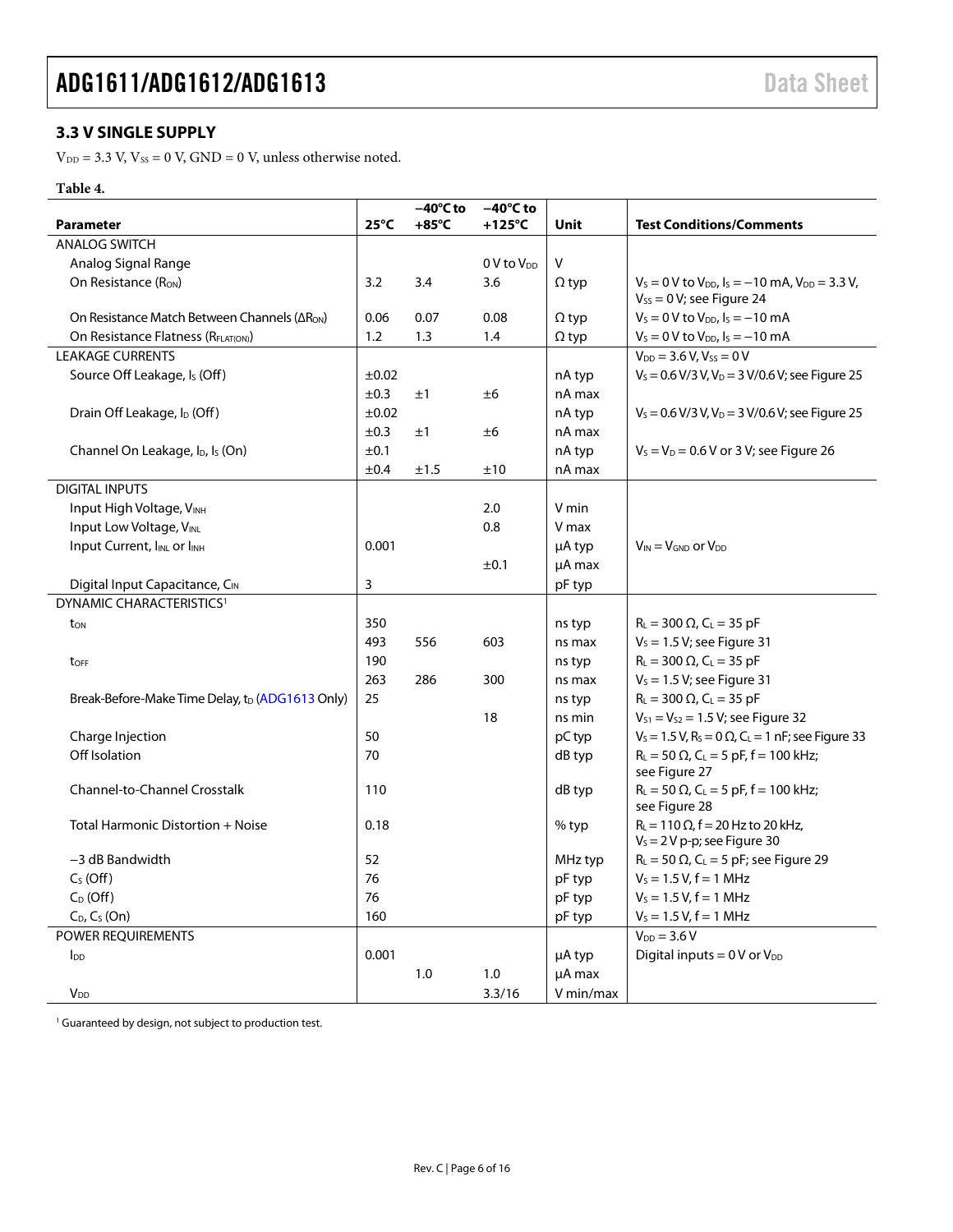### <span id="page-6-0"></span>**CONTINUOUS CURRENT PER CHANNEL, S OR D**

#### <span id="page-6-1"></span>**Table 5.**

| Parameter                                  | $25^{\circ}$ C | $85^{\circ}$ C | $125^{\circ}$ C | <b>Unit</b> |
|--------------------------------------------|----------------|----------------|-----------------|-------------|
| CONTINUOUS CURRENT, S OR D                 |                |                |                 |             |
| $V_{DD} = +5 V$ , $V_{SS} = -5 V$          |                |                |                 |             |
| TSSOP ( $\theta_{IA}$ = 150.4°C/W)         | 175            | 119            | 70              | mA maximum  |
| LFCSP ( $\theta_{IA}$ = 48.7°C/W)          | 280            | 175            | 95              | mA maximum  |
| $V_{DD} = 12 V$ , $V_{SS} = 0 V$           |                |                |                 |             |
| TSSOP ( $\theta_{IA}$ = 150.4°C/W)         | 206            | 135            | 84              | mA maximum  |
| LFCSP ( $\theta_{IA}$ = 48.7°C/W)          | 336            | 203            | 108             | mA maximum  |
| $V_{DD} = 5 V$ . $V_{SS} = 0 V$            |                |                |                 |             |
| TSSOP ( $\theta_{1A} = 150.4^{\circ}$ C/W) | 140            | 91             | 63              | mA maximum  |
| LFCSP ( $\theta_{IA}$ = 48.7°C/W)          | 220            | 140            | 84              | mA maximum  |
| $V_{DD} = 3.3 V$ , $V_{ss} = 0 V$          |                |                |                 |             |
| TSSOP ( $\theta_{JA}$ = 150.4°C/W)         | 140            | 98             | 70              | mA maximum  |
| LFCSP ( $\theta_{IA} = 48.7^{\circ}$ C/W)  | 228            | 150            | 91              | mA maximum  |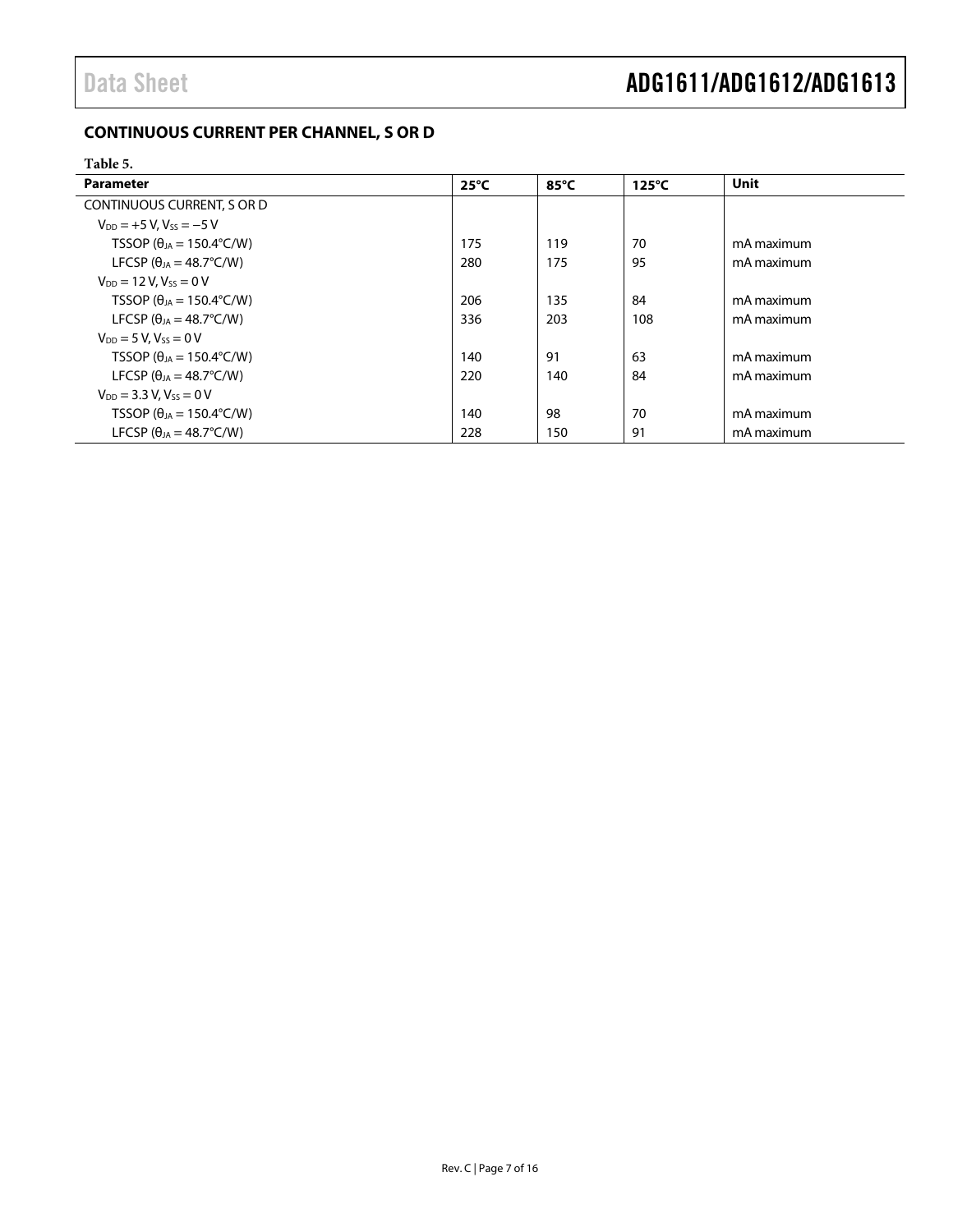### <span id="page-7-0"></span>ABSOLUTE MAXIMUM RATINGS

 $T_A = 25$ °C, unless otherwise noted.

#### **Table 6.**

| Parameter                                                         | Rating                                                                       |
|-------------------------------------------------------------------|------------------------------------------------------------------------------|
| V <sub>DD</sub> to Vss                                            | 18 V                                                                         |
| V <sub>DD</sub> to GND                                            | $-0.3$ V to $+18$ V                                                          |
| Vss to GND                                                        | $+0.3$ V to $-18$ V                                                          |
| Analog Inputs <sup>1</sup>                                        | $V_{SS}$ $-$ 0.3 V to $V_{DD}$ $+$ 0.3 V or<br>30 mA, whichever occurs first |
| Digital Inputs <sup>1</sup>                                       | $GND - 0.3 V$ to $V_{DD} + 0.3 V$ or<br>30 mA, whichever occurs first        |
| Peak Current, S or D                                              | 630 mA (pulsed at 1 ms,<br>10% duty-cycle maximum)                           |
| Continuous Current, S or D <sup>2</sup>                           | Data + $15%$                                                                 |
| Operating Temperature Range                                       |                                                                              |
| Industrial (Y Version)                                            | $-40^{\circ}$ C to $+125^{\circ}$ C                                          |
| Storage Temperature Range                                         | $-65^{\circ}$ C to $+150^{\circ}$ C                                          |
| Junction Temperature                                              | $150^{\circ}$ C                                                              |
| 16-Lead TSSOP. $\theta_{IA}$ Thermal<br>Impedance (2-Layer Board) | 150.4°C/W                                                                    |
| 16-Lead LFCSP, $\theta_{IA}$ Thermal<br>Impedance (4-Layer Board) | 48.7°C/W                                                                     |
| Reflow Soldering Peak<br>Temperature, Pb free                     | 260°C                                                                        |

<sup>1</sup> Overvoltages at IN, S, or D are clamped by internal diodes. Current should be limited to the maximum ratings given.

<sup>2</sup> Se[e Table 5.](#page-6-1)

Stresses at or above those listed under Absolute Maximum Ratings may cause permanent damage to the product. This is a stress rating only; functional operation of the product at these or any other conditions above those indicated in the operational section of this specification is not implied. Operation beyond the maximum operating conditions for extended periods may affect product reliability.

### <span id="page-7-1"></span>**ESD CAUTION**



ESD (electrostatic discharge) sensitive device. Charged devices and circuit boards can discharge without detection. Although this product features patented or proprietary protection circuitry, damage may occur on devices subjected to high energy ESD. Therefore, proper ESD precautions should be taken to avoid performance degradation or loss of functionality.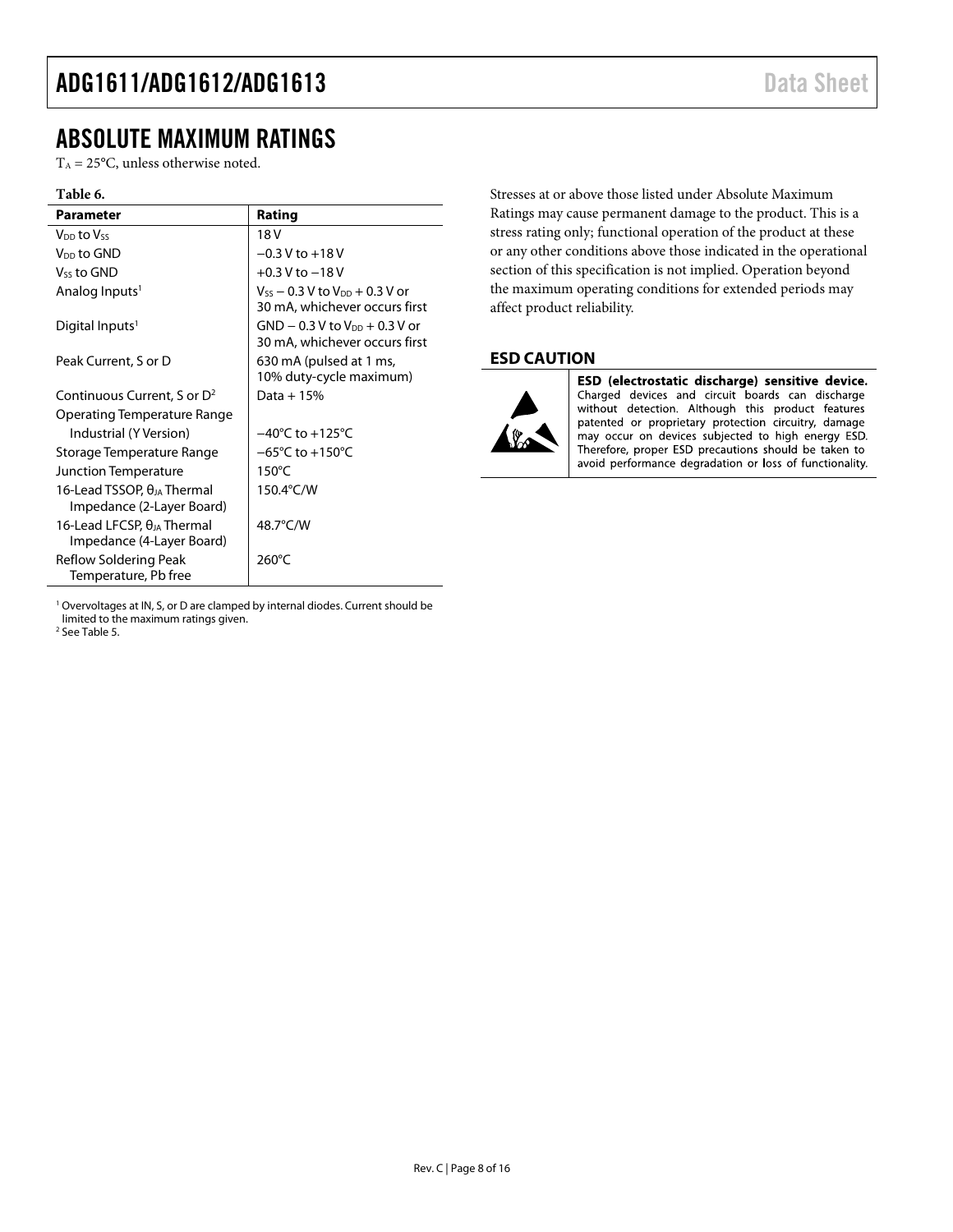### <span id="page-8-0"></span>PIN CONFIGURATIONS AND FUNCTION DESCRIPTIONS





**Table 7. Pin Function Descriptions**

| Pin No.        |                      |                        |                                                      |
|----------------|----------------------|------------------------|------------------------------------------------------|
| 16-Lead TSSOP  | <b>16-Lead LFCSP</b> | <b>Mnemonic</b>        | <b>Description</b>                                   |
|                | 15                   | IN <sub>1</sub>        | Logic Control Input.                                 |
|                | 16                   | D <sub>1</sub>         | Drain Terminal. This pin can be an input or output.  |
| 3              |                      | S1                     | Source Terminal. This pin can be an input or output. |
|                |                      | <b>V<sub>ss</sub></b>  | Most Negative Power Supply Potential.                |
| 5              |                      | <b>GND</b>             | Ground (0 V) Reference.                              |
| 6              | 4                    | S <sub>4</sub>         | Source Terminal. This pin can be an input or output. |
|                |                      | D <sub>4</sub>         | Drain Terminal. This pin can be an input or output.  |
| 8              | 6                    | IN <sub>4</sub>        | Logic Control Input.                                 |
| 9              |                      | IN <sub>3</sub>        | Logic Control Input.                                 |
| 10             | 8                    | D <sub>3</sub>         | Drain Terminal. This pin can be an input or output.  |
| 11             | 9                    | S <sub>3</sub>         | Source Terminal. This pin can be an input or output. |
| 12             | 10                   | <b>NIC</b>             | Not Internally Connected.                            |
| 13             | 11                   | <b>V</b> <sub>DD</sub> | Most Positive Power Supply Potential.                |
| 14             | 12                   | S <sub>2</sub>         | Source Terminal. This pin can be an input or output. |
| 15             | 13                   | D <sub>2</sub>         | Drain Terminal. This pin can be an input or output.  |
| 16             | 14                   | IN <sub>2</sub>        | Logic Control Input.                                 |
| Not applicable | 17 (EPAD)            | EP (EPAD)              | Exposed Pad. Tied to substrate, Vss.                 |

#### **Table 8[. ADG1611/](http://www.analog.com/ADG1611?doc=ADG1611_1612_1613.pdf)[ADG1612](http://www.analog.com/ADG1612?doc=ADG1611_1612_1613.pdf) Truth Table**

| <b>ADG1611 INX</b> | <b>ADG1612 INX</b> | <b>Switch Condition</b> |
|--------------------|--------------------|-------------------------|
| c                  |                    | On                      |
|                    |                    | Off                     |

#### **Table 9[. ADG1613](http://www.analog.com/ADG1613?doc=ADG1611_1612_1613.pdf) Truth Table**

| Logic (INx) | Switch 1, Switch 4 | Switch 2, Switch 3 |
|-------------|--------------------|--------------------|
|             | Off                | On                 |
|             | On                 | Off                |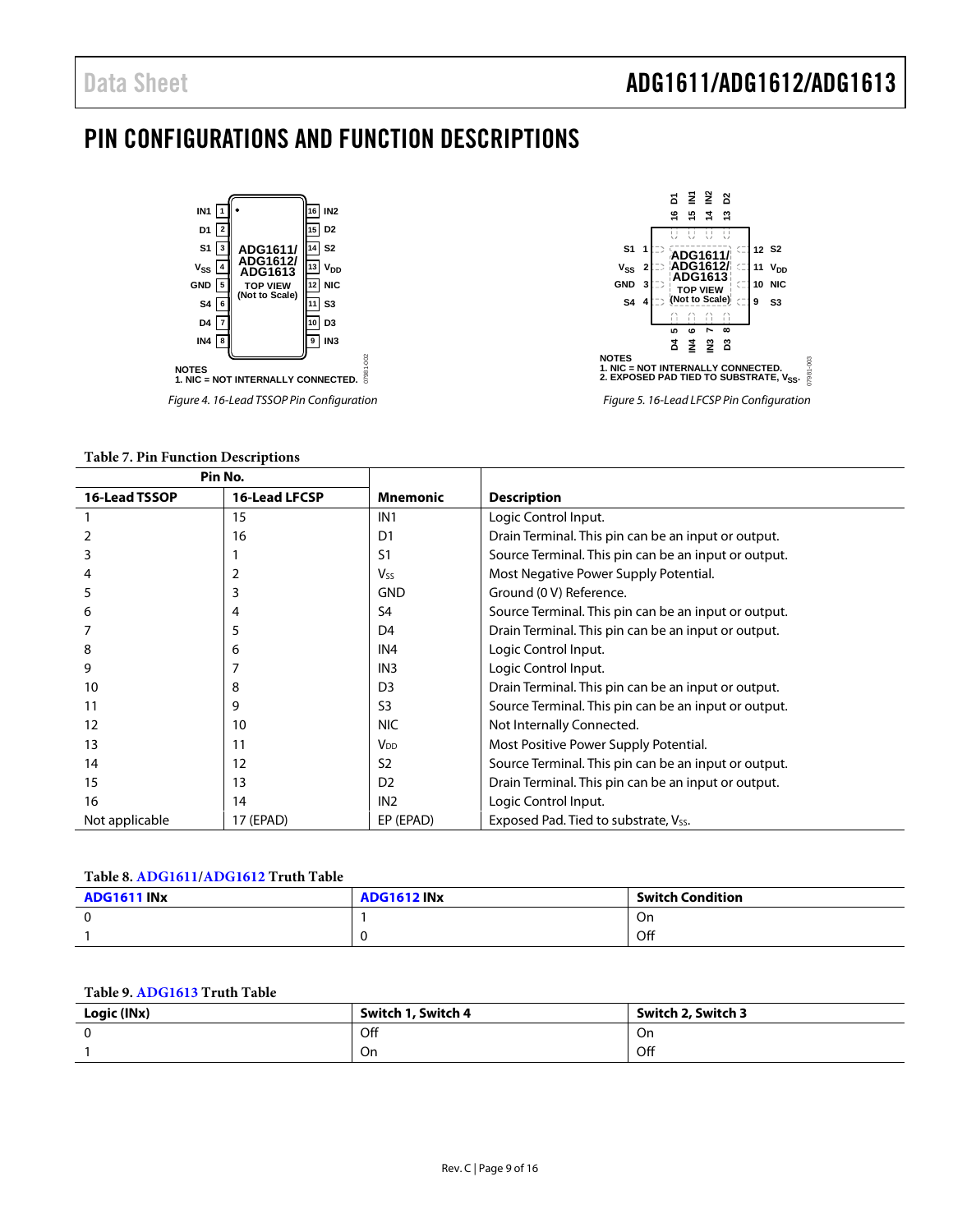### <span id="page-9-0"></span>TYPICAL PERFORMANCE CHARACTERISTICS



*Figure 6. On Resistance as a Function of V<sub>D</sub> (V<sub>s</sub>) for Dual Supply* 



*Figure 7. On Resistance as a Function of V<sub>D</sub> (V<sub>S</sub>) for Single Supply* 



*Figure 8. On Resistance as a Function of V<sub>D</sub> (V<sub>S</sub>) for Different Temperatures, ±5 V Dual Supply*



*Figure 9. On Resistance as a Function of V<sub>D</sub> (V<sub>S</sub>) for Different Temperatures, 12 V Single Supply*



*Figure 10. On Resistance as a Function of V<sub>D</sub> (V<sub>S</sub>) for Different Temperatures, 5 V Single Supply*



*Figure 11. On Resistance as a Function of V<sub>D</sub> (V<sub>S</sub>) for Different Temperatures, 3.3 V Single Supply*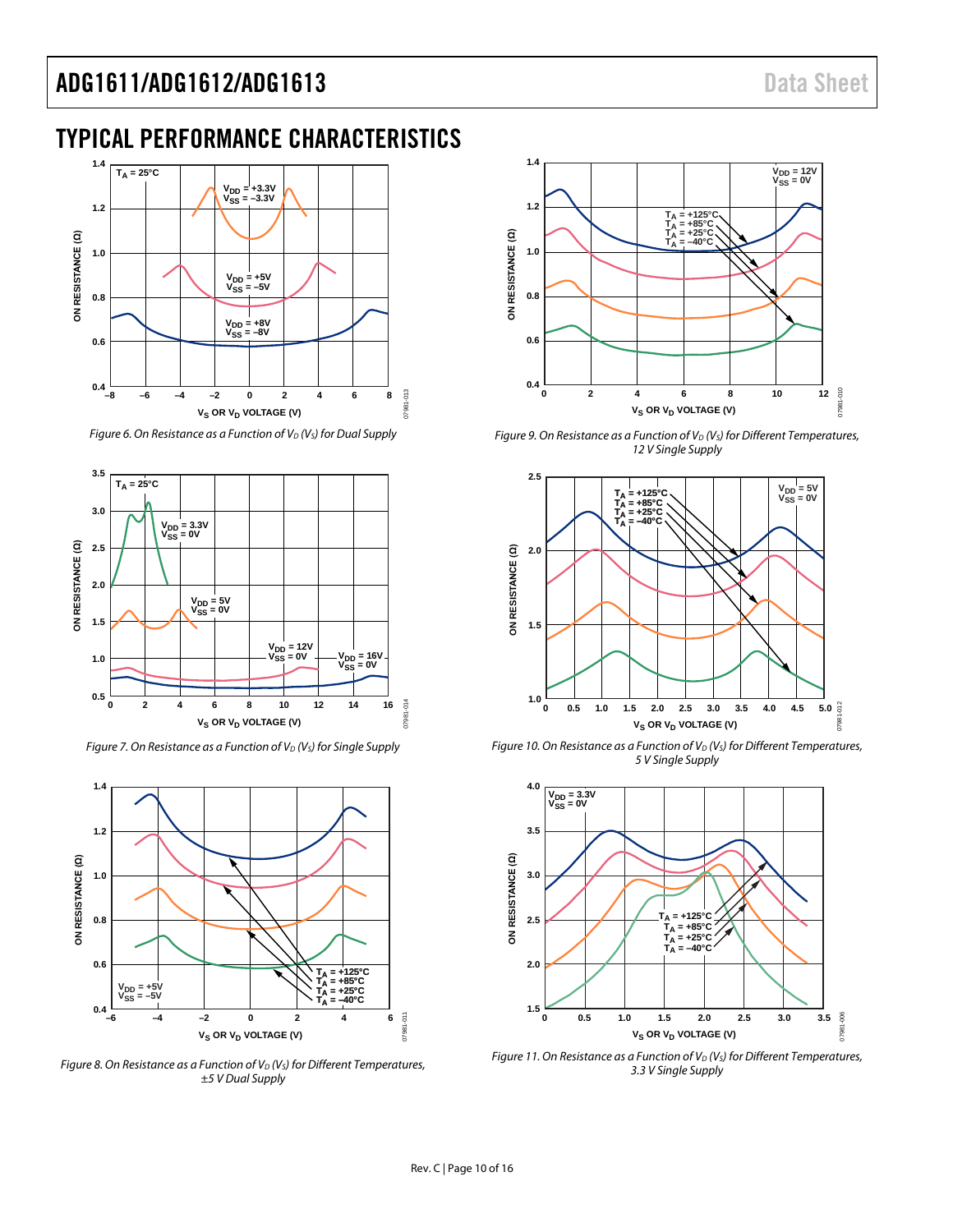

*Figure 12. Leakage Currents as a Function of Temperature, ±5 V Dual Supply*



*Figure 13. Leakage Currents as a Function of Temperature, 12 V Single Supply*



*Figure 14. Leakage Currents as a Function of Temperature, 5 V Single Supply*

### Data Sheet **ADG1611/ADG1612/ADG1613**



*Figure 15. Leakage Currents as a Function of Temperature, 3.3 V Single Supply*







*Figure 17. Charge Injection vs. Source Voltage (VS)*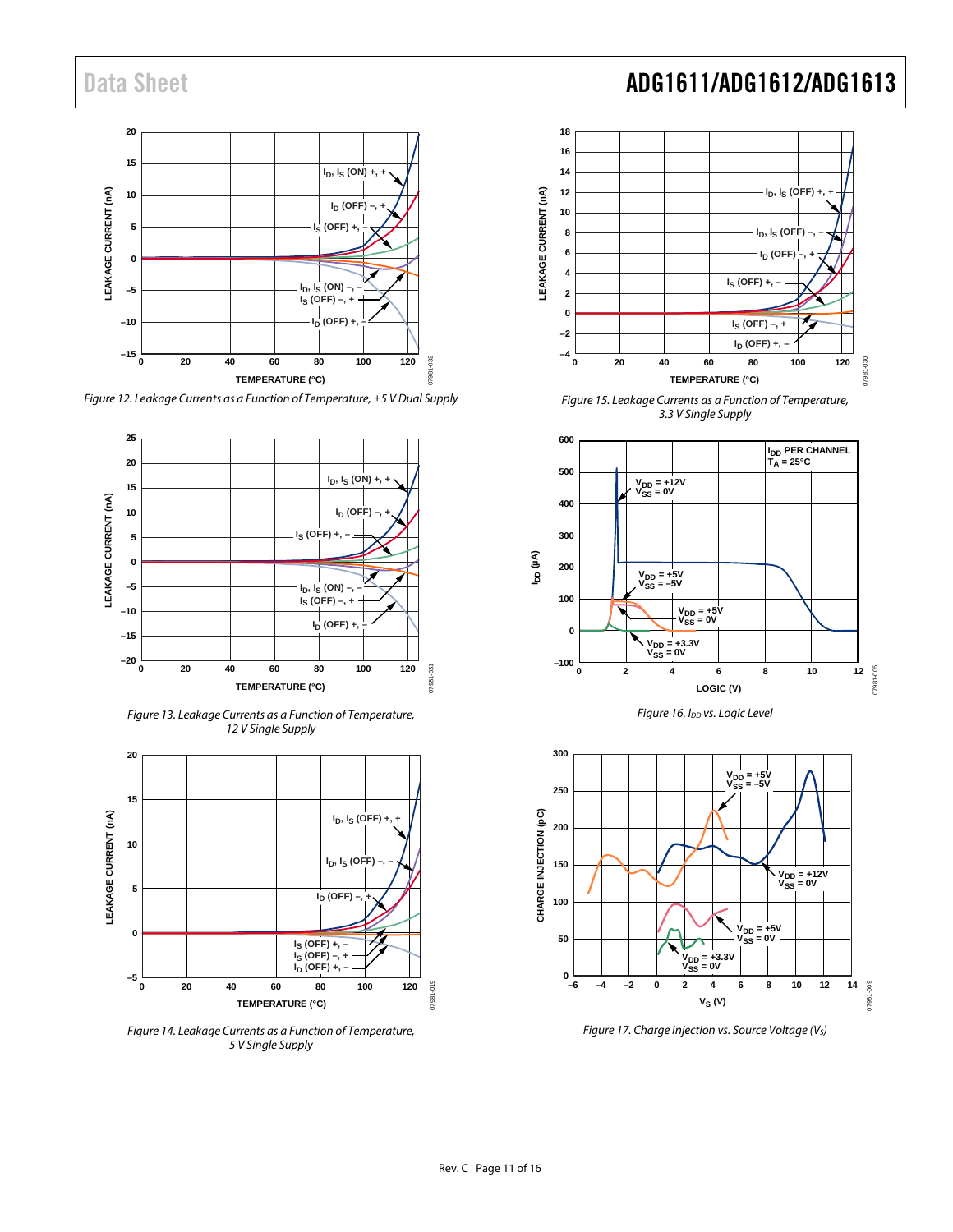

*Figure 18. tON/tOFF Times vs. Temperature*







*Figure 20. Crosstalk vs. Frequency*







*Figure 22. ACPSRR vs. Frequency*



*Figure 23. THD + N vs. Frequency*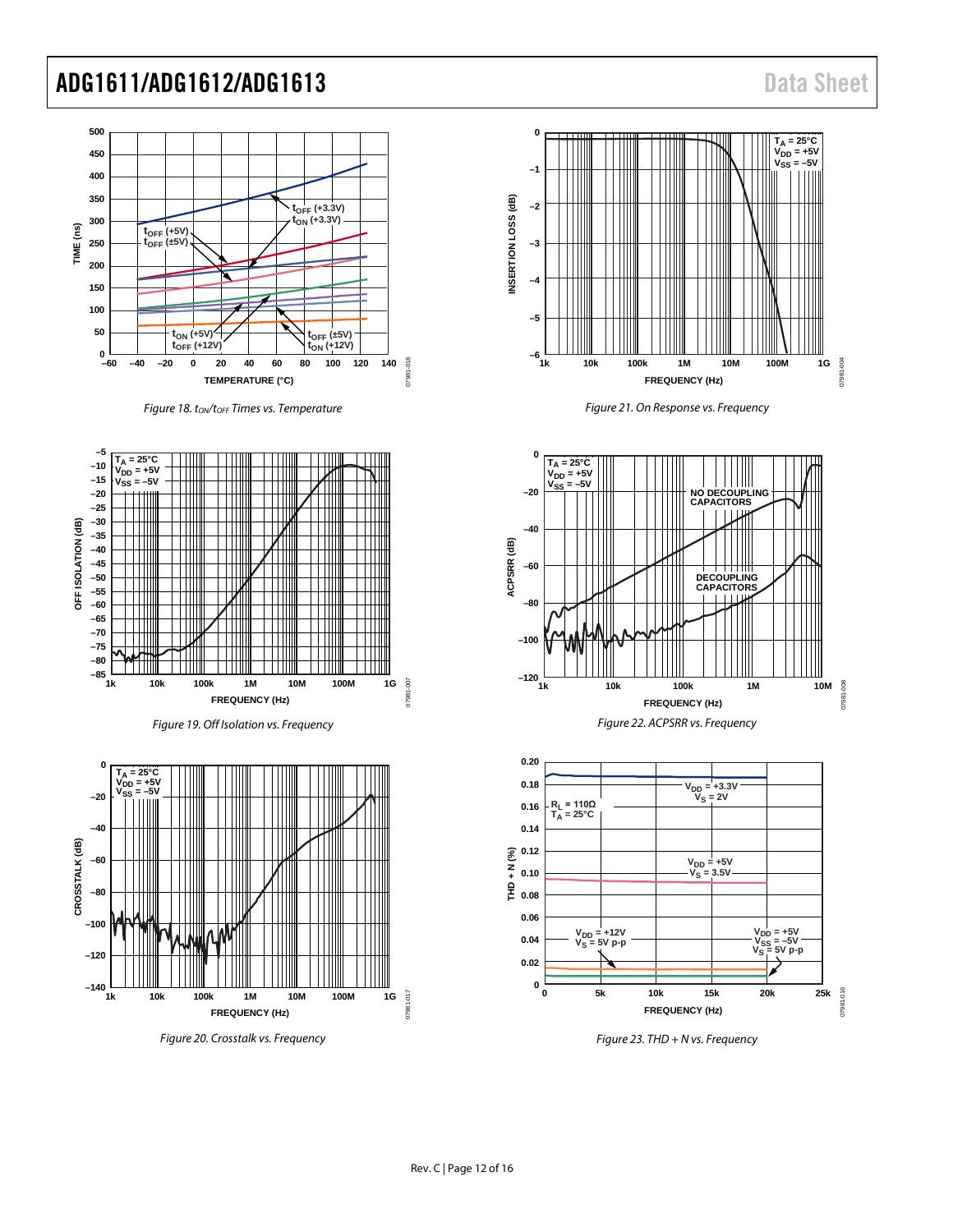### <span id="page-12-0"></span>TEST CIRCUITS

<span id="page-12-1"></span>





Figure 27. Off Isolation

<span id="page-12-4"></span>

Figure 28. Channel-to-Channel Crosstalk

<span id="page-12-6"></span><span id="page-12-5"></span>

<span id="page-12-2"></span>

<span id="page-12-3"></span>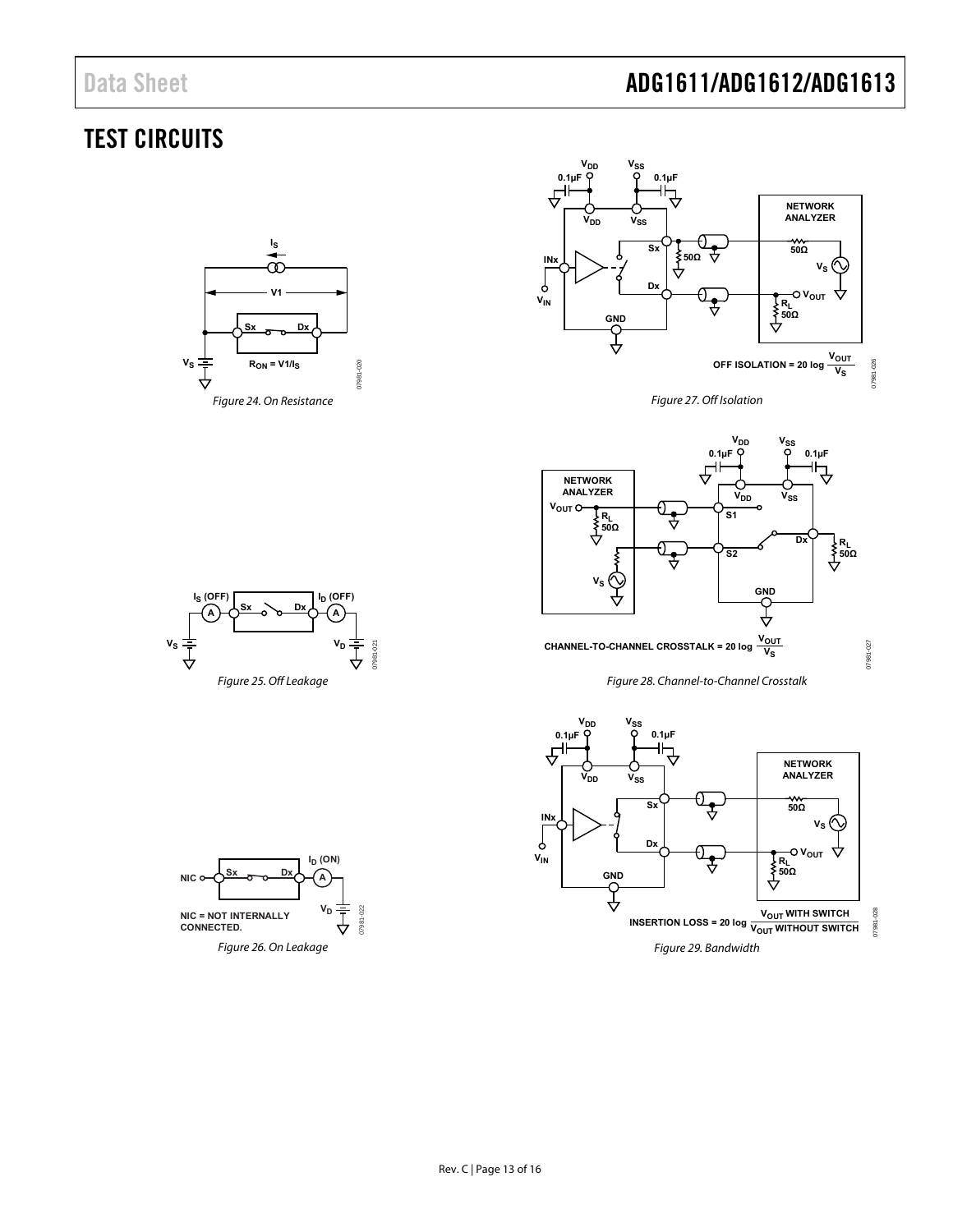

<span id="page-13-3"></span>



<span id="page-13-0"></span>



<span id="page-13-2"></span><span id="page-13-1"></span>

Figure 33. Charge Injection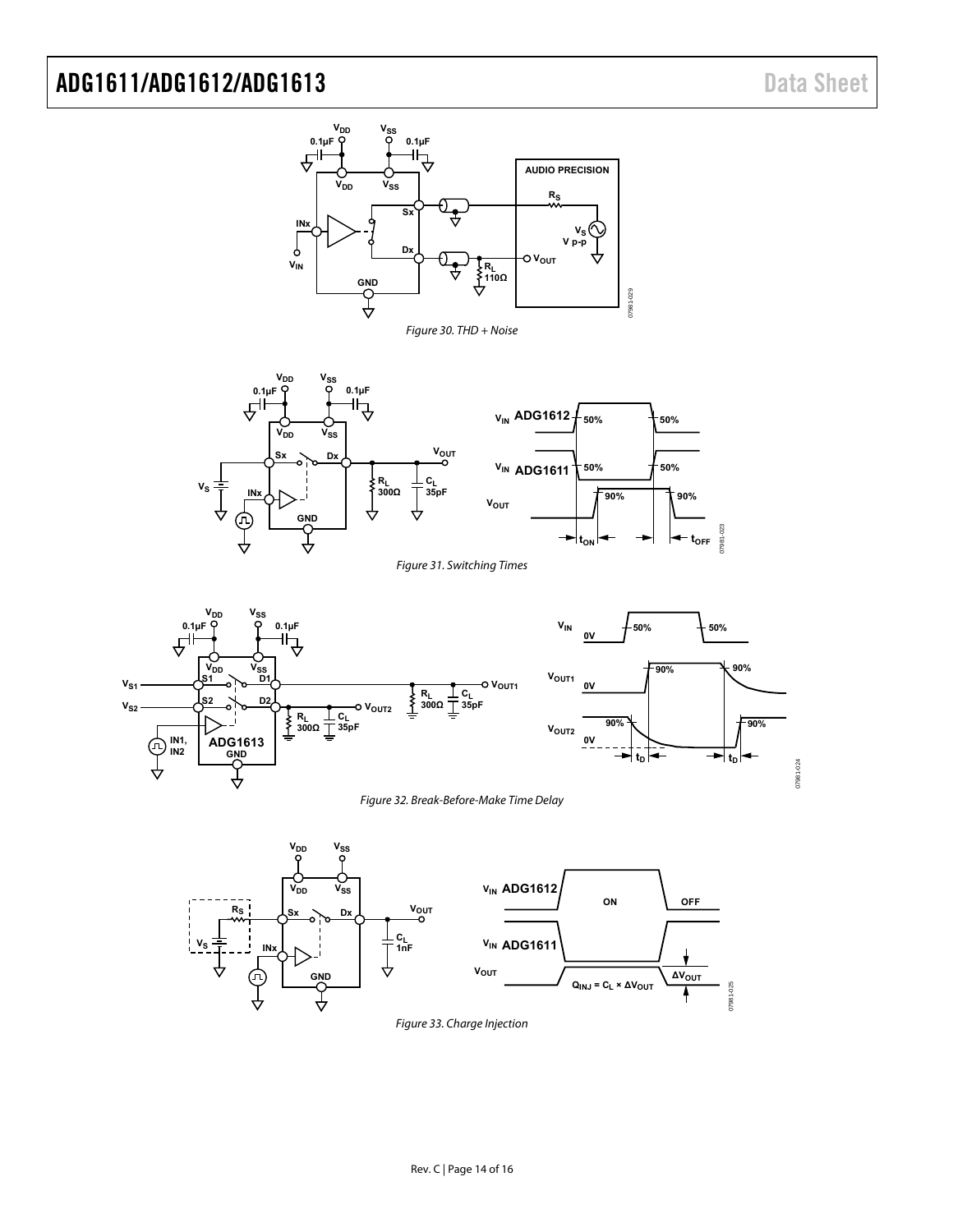### <span id="page-14-0"></span>**TERMINOLOGY**

#### I<sub>DD</sub>

The positive supply current.

### **Iss**

The negative supply current.

 $V_{\text{D}}(V_{\text{S}})$ The analog voltage on Terminal D and Terminal S.

### $R_{\text{ON}}$

The ohmic resistance between Terminal D and Terminal S.

### **RFLAT(ON)**

Flatness that is defined as the difference between the maximum and minimum value of on resistance measured over the specified analog signal range.

### **IS (Off)**

The source leakage current with the switch off.

 $I_D$  (Off) The drain leakage current with the switch off.

 $I<sub>D</sub>, I<sub>S</sub>$  **(On)** The channel leakage current with the switch on.

 $V_{\text{INI}}$ The maximum input voltage for Logic 0.

**VINH** The minimum input voltage for Logic 1.

 $I_{INL}$   $(I_{INH})$ The input current of the digital input.

### **CS (Off)**

The off switch source capacitance, which is measured with reference to ground.

### **CD (Off)**

The off switch drain capacitance, which is measured with reference to ground.

### $C_D, C_S$   $(On)$

The on switch capacitance, which is measured with reference to ground.

### **CIN**

The digital input capacitance.

# Data Sheet **ADG1611/ADG1612/ADG1613**

### **tON**

The delay between applying the digital control input and the output switching on. See [Figure 31.](#page-13-0)

### **tOFF**

The delay between applying the digital control input and the output switching off. Se[e Figure 31.](#page-13-0)

### **Charge Injection**

A measure of the glitch impulse transferred from the digital input to the analog output during switching. Se[e Figure 33.](#page-13-2)

### **Off Isolation**

A measure of unwanted signal coupling through an off switch. See [Figure 27.](#page-12-4)

### **Crosstalk**

A measure of unwanted signal that is coupled through from one channel to another as a result of parasitic capacitance. See [Figure 28.](#page-12-5)

### **Bandwidth**

The frequency at which the output is attenuated by 3 dB. See [Figure 29.](#page-12-6)

**On Response** 

The frequency response of the on switch.

### **Insertion Loss**

The loss due to the on resistance of the switch.

### **Total Harmonic Distortion + Noise (THD + N)**

The ratio of the harmonic amplitude plus noise of the signal to the fundamental. See [Figure 30.](#page-13-3)

### **AC Power Supply Rejection Ratio (ACPSRR)**

The ratio of the amplitude of signal on the output to the amplitude of the modulation. This is a measure of the ability of the part to avoid coupling noise and spurious signals that appear on the supply voltage pin to the output of the switch. The dc voltage on the device is modulated by a sine wave of 0.62 V p-p.